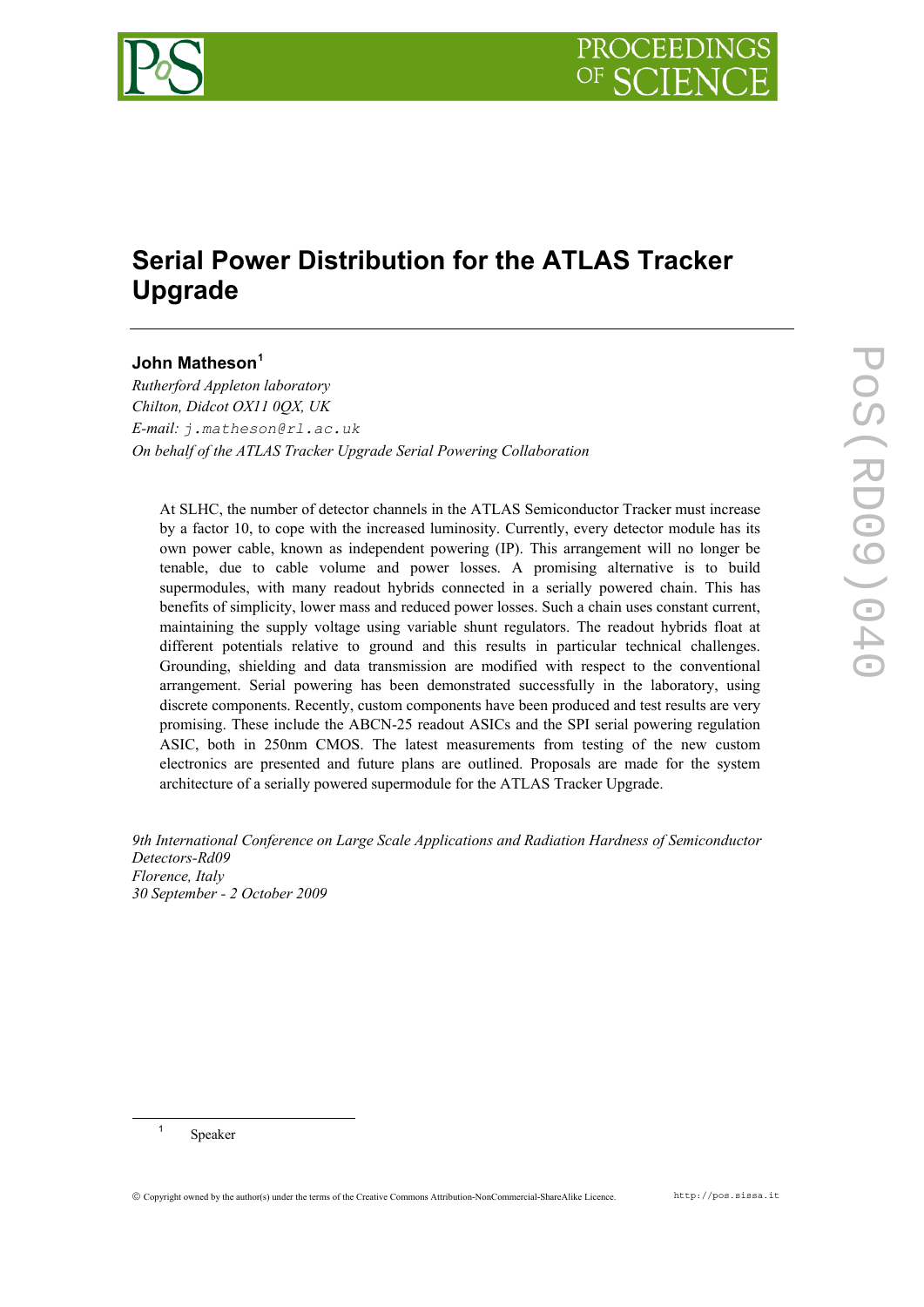# **1.Introduction**

#### **1.1 The ATLAS Semiconductor tracker (SCT) and the ATLAS Tracker Upgrade (ATU)**

In ATLAS, the SCT tracks particles from beam collisions within a magnetic field. Its architecture takes the form of a series of barrels in the central region and discs in the forward regions, instrumented by Si detector modules. Each module [1] is based around back-to-back single-sided silicon microstrip detectors and carries twelve 128-channel readout integrated circuits (ROICs), known as ABCDs. Two chains of power cabling per module connect it to the low voltage (LV) and high voltage (HV) power supplies in the experimental cavern. The SCT comprises a total of 3.2 million channels.

The luminosity of the LHC machine will be upgraded over the coming years and so the occupancy of the detector will increase. An upgraded Tracker, with 34 million channels, will be needed. It is proposed that the upgraded Tracker will include a central region instrumented by detector staves arranged into barrels. This paper will focus on barrel staves based on short-strip microstrip detectors. The current program of work is aimed at building the next demonstrator stave in 2010.

#### **1.2 The Detector Stave Concept**

The mechanics of a stave are a carbon foam core with embedded cooling pipes and carbon fibre facings. Details can be found in [2]. Onto each facing is glued a bus cable, with traces for power and signal distribution. The bus cable also has an electrical shield layer, to prevent injection of signals into the detector from the traces. The detectors are Si microstrips, 100mm by 100mm, each with four columns of 1280 short strips.



**Fig.1 Schematic of a detector supermodule (stave) with serial powering** 

Fig.1 shows a schematic stave layout. Two readout hybrids per detector are glued directly to the (passivated) silicon detectors. Each hybrid carries two columns of ten ABCN ROICs.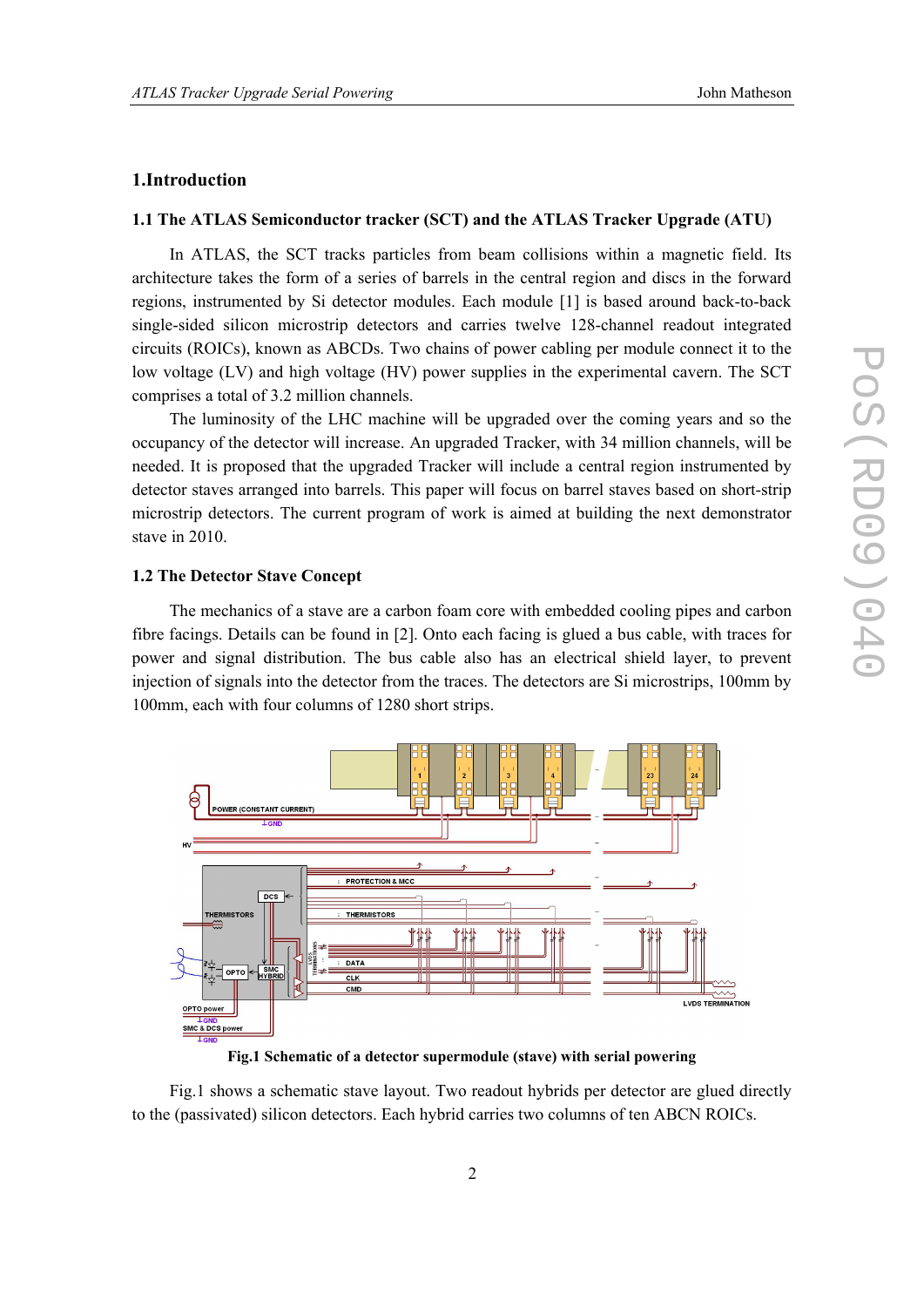The ABCNs [3] provide greater functionality and speed than ABCDs and will be manufactured in 130nm CMOS (ABCN-13). They are currently prototyped in 250nm CMOS (ABCN-25). The end of stave (EOS) card carries the supermodule controller (SMC), which multiplexes together the data streams from the hybrids and drives an optical transmitter. It also performs the function of decoding timing, trigger and control (TTC) signals recieved via an optical fibre and *p-i-n* diode, and sending them along the bus cable to the readout hybrids.

#### **2.Serial Powering Architecture**

#### **2.1 The Serial Powering Concept**

For the ATU, an independent LV power cable for each hybrid will not be used. The stave geometry suggests the use of serial powering (SP) [4]. A constant current source supplies 24 hybrids via a single cable chain, reducing the cable count by a factor 24 over independent powering. The current source has been prototyped and used for testing hybrids. Although the concept of serial powering is simple, its practical realisation requires the consideration of a number of complicating factors, which will be outlined here.

## **2.1.1 Shunt Regulation**

The ROICs draw a varying current according to which function they are performing. To keep the hybrid voltage constant and provide a low impedance voltage source, a shunt regulator must be placed in parallel. This may be a separate circuit implemented with discrete components, as has been the case for test staves built so far. More recently, the Serial Powering Interface (SPI) ASIC [5] contains a programmable shunt regulator, programmable linear regulators and LVDS signal buffering. It provides a complete test bed for several SP options.

The use of a stand-alone regulator leads to power dissipation in a small area. Shunt transistors can instead be built within the ROICs. In the ABCN-25, two schemes can be implemented. In one, an external op-amp controls the shunt transistors. In the other, they are controlled by circuitry also within the ROIC.

## **2.1.2 Analogue and Digital Voltage Supplies**

The shunt regulator provides a single voltage, the analogue and digital voltages being derived from it. Table 1 shows the required supplies for the ABCN-25 and ABCN-13.

|                           | analogue V | analogue I      | digital V | digital I |
|---------------------------|------------|-----------------|-----------|-----------|
| $ABCN-25$ (present)       | 2.2 V      | $27 \text{ mA}$ | 2.5 V     | 95 mA     |
| <b>ABCN-13 (proposed)</b> | 2V         | 6 m A           | 0.9 V     | 51 mA     |

# **Table 1 Power consumption of prototype ROICs**

In the ABCN-25, the analogue voltage is lower than the digital. Since the analogue current is lower than the digital, the use of an internal linear regulator to derive the analogue voltage wastes little power. For the ABCN-13, the analogue voltage will be higher than the digital and a linear regulator would dissipate significant power. However, this is a conservative solution which is expected not to introduce excess noise. An alternative might be to use switched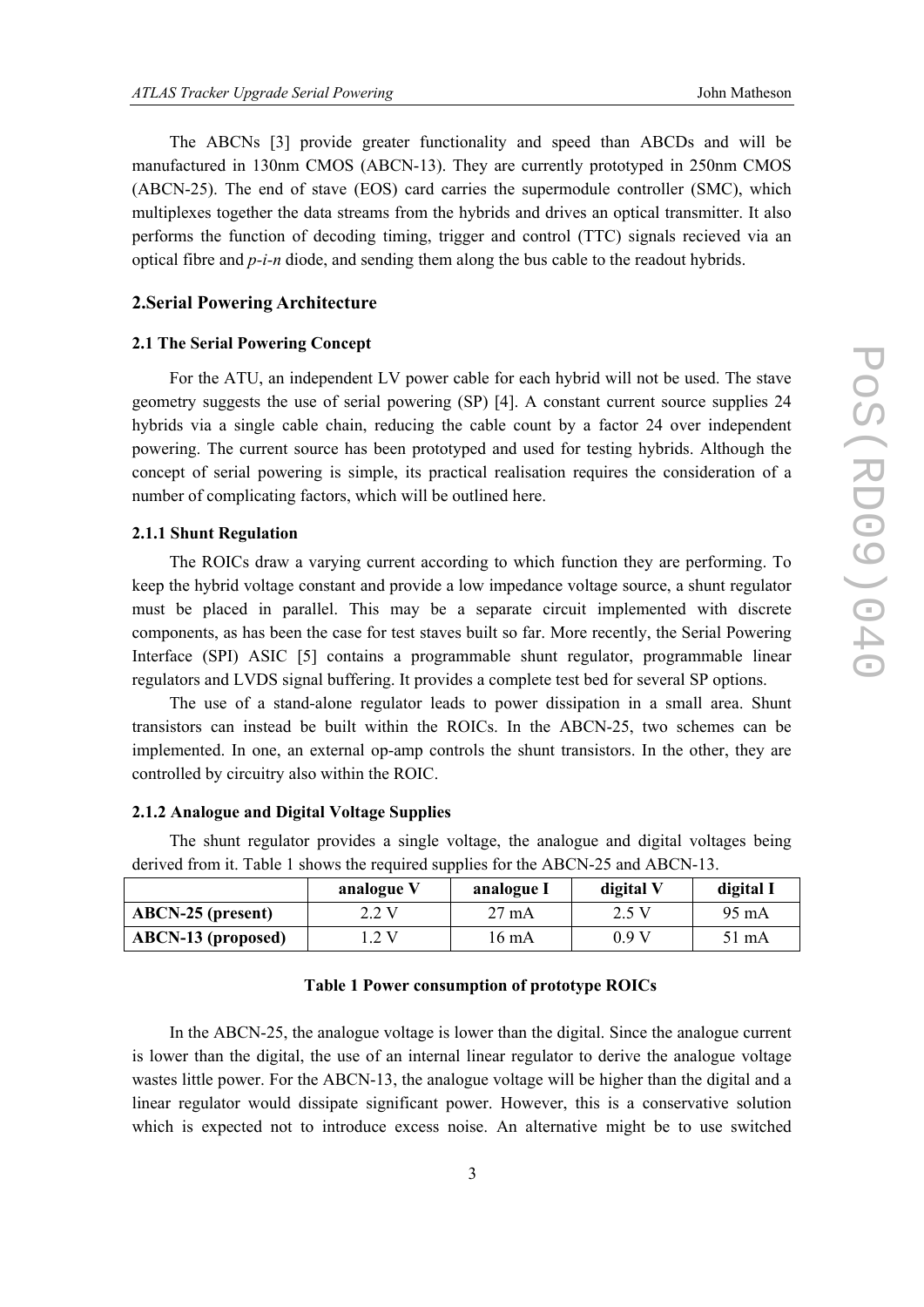capacitor charge pumps to derive the analogue and digital voltages from the shunt voltage, allowing a lower power dissipation.

#### **2.1.3 The Efficiencies of Alternative Powering schemes**

We define efficiency as the power consumed by the ABCN-13s on a stave, divided by that delivered by the power supply. Cable losses are important and the supply current must be reduced to minimise them. Assumptions used are shown in Table 2. For the same trace size, the efficiency was calculated for the schemes shown. For IP, the trace width was divided over the 24 modules, resulting in high  $I^2R$  losses and very low efficiency. The DC-DC conversion uses 2 stages, from 10V to 1.8V, then to 0.9V for digital and from 10V, to 2.4V, then to 1.2V for analogue. The first stage is a Buck converter (efficiency 85%) and the second a charge pump (efficiency 90%).

We find that a SP design using a linear regulator to derive the digital voltage from the analogue will be more efficient than the DC-DC scheme. This is primarily due to the lower current in a SP chain of 24 modules, cf. DC-DC with gain 11. DC-DC schemes require air-core toroids which must be shielded if they are not to introduce excess noise into the system. A system using SP to give 3.6V followed by charge pumps to derive 1.2V and 0.9V could give a significant efficiency gain over the other two layouts, for the reasons given in Section 2.1.2.

| <b>Assumptions used</b> |                          | <b>Efficiencies of various schemes</b> |       |  |
|-------------------------|--------------------------|----------------------------------------|-------|--|
| shunt efficiency        | 85%                      | SP, charge pump                        | 75%   |  |
| <b>DCDC</b> efficiency  | 85% stage 1, 90% stage 2 | SP, linear regulators                  | 50%   |  |
| bus Cu trace            | $0.018$ mm*7.5mm*1.2m    | <b>DC-DC</b> converters                | 40%   |  |
| long cable $R$          | 2 Ohm per pair           | independent power                      | $1\%$ |  |

# **Table 2 Power consumption of different schemes, showing assumptions used. The "long cable" is the cable chain from the stave to the power supply**

#### **2.1.4 SP Chain Failure Protection**

The most damaging potential breakdown of a SP system is that of a hybrid or its connections, in such a way as to break the current loop and cause the whole chain to fail.



**Fig.2 Schematic of SP protection circuit**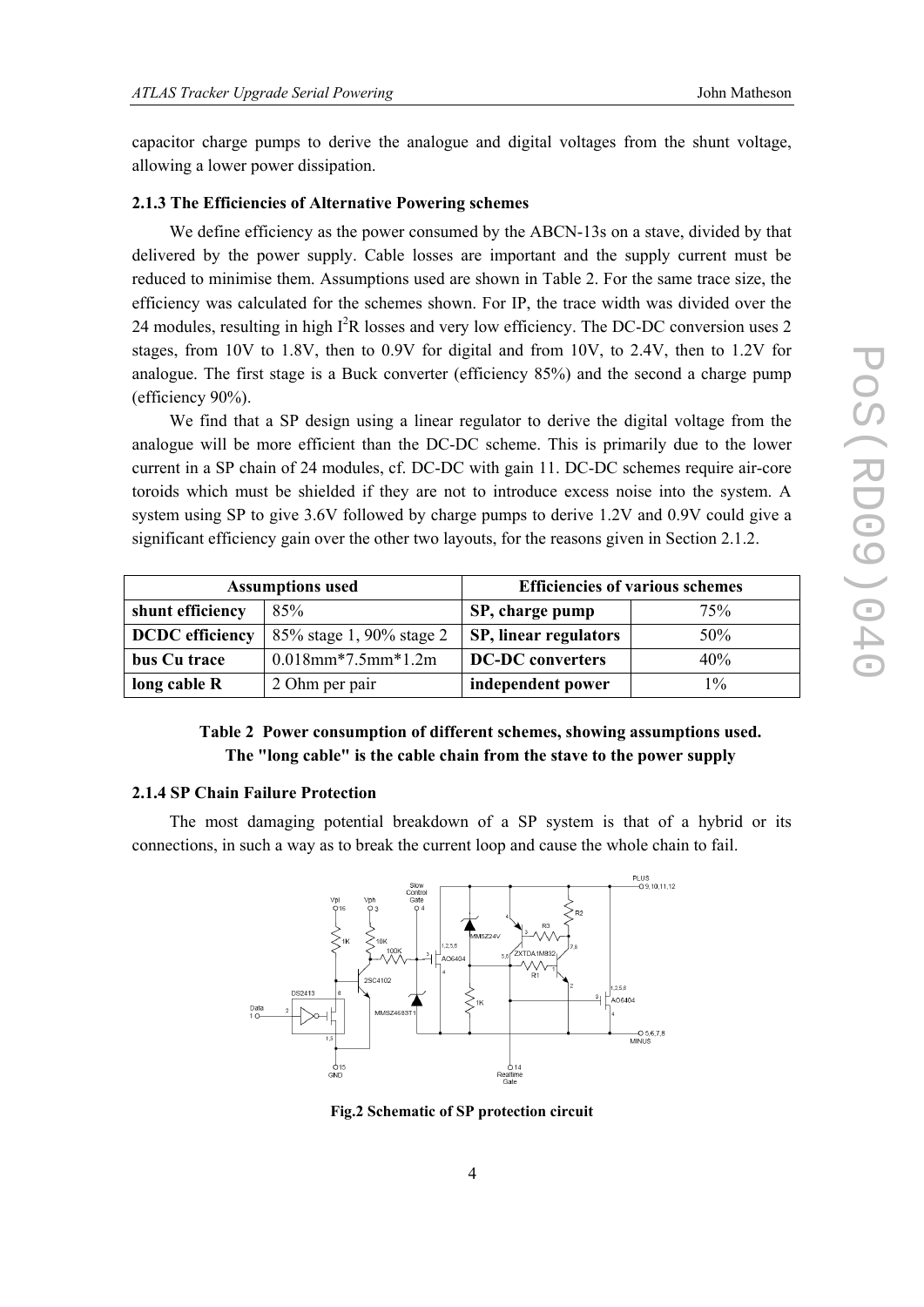It is conceptually simple to design a protection circuit to provide a shunt around a failed hybrid, but the realisation is challenging due to power dissipation and small available area.

A circuit is shown in Fig.2 which incorporates two FETs in parallel with each hybrid. One is driven by an external slow control using an addressable switch, whilst the other is connected via a latch to a voltage reference. The latter part of the circuit detects automatically if an opencircuit has occurred and bypasses the hybrid. The protection circuit is ideally placed on the bus cable, to protect against hybrid wire bond breakages. The circuit shown currently uses discrete components, but an ASIC will be designed to implement the same functionality.

#### **2.1.5 High Voltage Supply**

Each silicon detector must have a HV supply. This can be achieved using a floating HV supply for each detector, referenced to the current return path of the SP loop, which is referenced to ground at the SCT thermal enclosure. In order to simplify cabling and reduce the amount of material, it is possible to use a single HV cable per stave, as shown in Fig.3. The ground reference is then through the current return path, i.e. through the chain of shunt regulators. These must then have a dynamic impedance which is sufficiently small to avoid introducing excess noise. Noise measurements from this scheme are described in Section 3.1.



**Fig.3 Schematic of single cable per stave HV distribution** 

# **2.1.6 Grounding and Shielding**

The ground reference of the SP stave is through the current return conductor to a grounding point outside the SCT thermal enclosure. A shielding challenge is that the signal traces on the bus cable should not inject noise into the sensors. The baseline design therefore incorporates an aluminium shield layer in the bus cable. The shield is divided to give a section under each detector, referenced to the SP chain. It is proposed to test several shield designs as part of the current program of work.

#### **2.1.7 Signal Transmission**

It is necessary to bring clock and command signals from the SMC to the hybrids and data from the hybrids to the SMC. However, the hybrids all have different potentials with respect to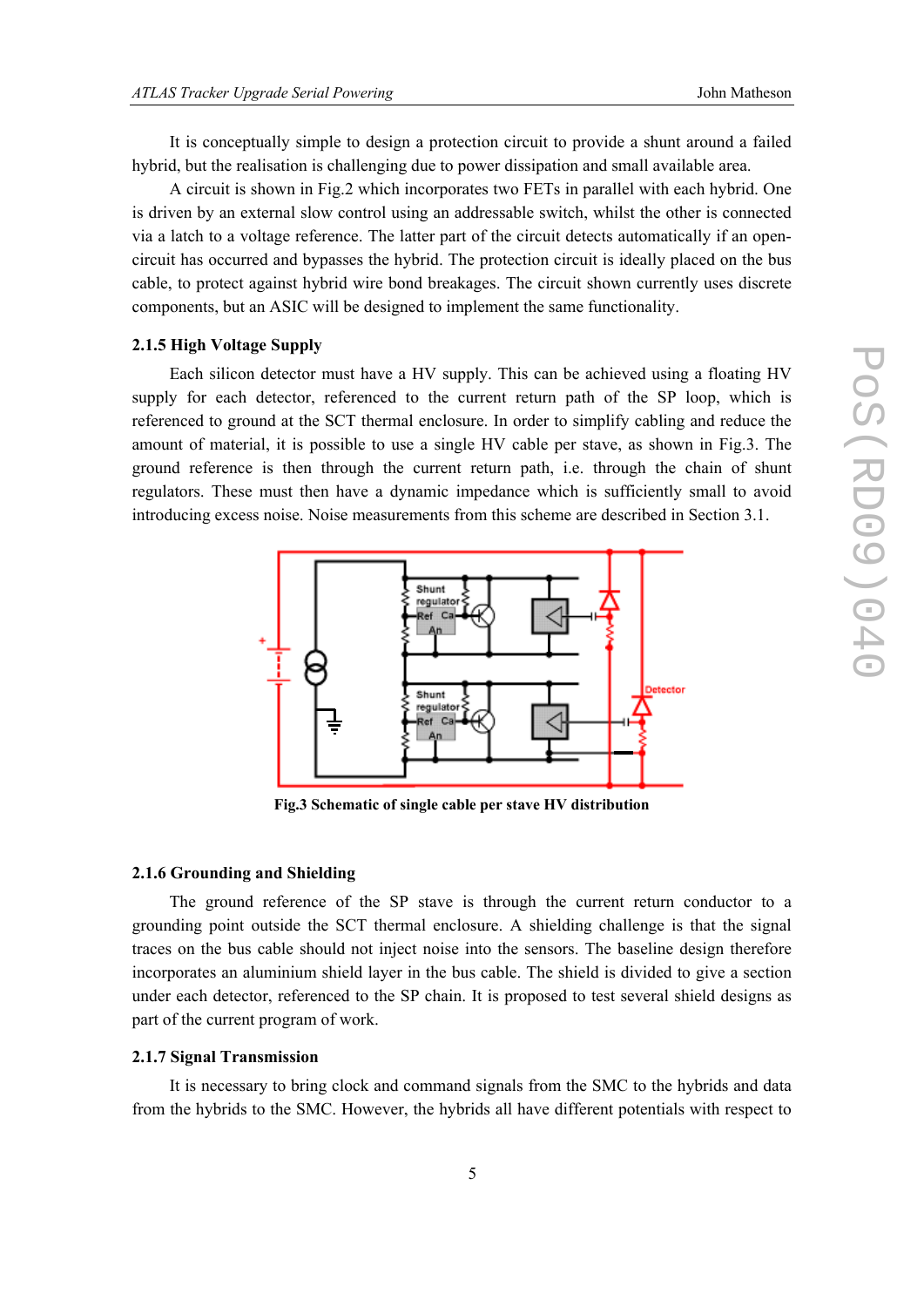ground and so all the signals must be ac-coupled. TTC signals are ac coupled at the hybrid and data signals on the EOS card. DC-balanced codes have been proven reliable in this application.

#### **3. Recent Experimental Results**

## **3.1 The 30 module stave**

The longest test stave built so far comprised 30 modules, and used ABCD chips. The SP chain carried 0.8A at 120V. This stave verified that: 1) A single HV line per stave can be used. 2) AC-coupled multi-drop LVDS can be used for data and TTC signals. 3) The serially powered stave does not suffer from an increased readout noise level, as shown in Fig.4.



**Fig.4 ENC vs strip length when using ABCD chips. Test staves used serial powering. SCT modules and unbonded chips used independent powering.** 

#### **3.2 Protection circuit**

A protection circuit was built as in Fig.2 and tested with dummy loads. In response to a module becoming open circuit, the voltage across it is collapsed in less than 80ns by turning on the relevant FET (Fig.5).



**Fig.5 Oscilloscope trace of module voltage being switched off by the protection circuit**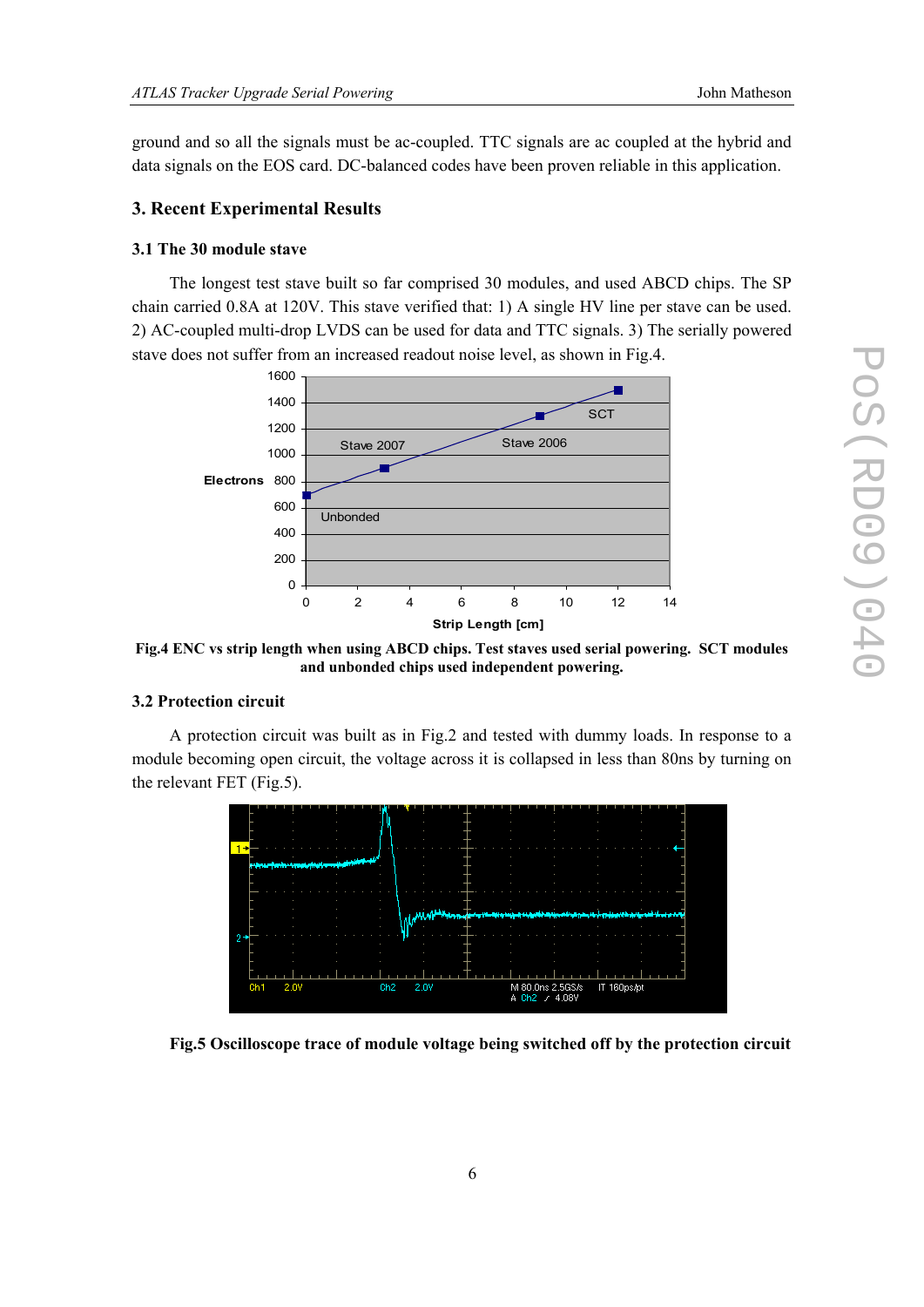Note that the FET under slow control can be connected to an externally derived gate voltage, whilst the real time part of the circuit derives the gate voltage from the module power supply. The former can therefore reduce the module voltage to a lower value than can the latter.

# **3.3 ABCN-25 SP Options**

As described earlier, the ABCN-25 incorporates custom options for SP. A scheme with external regulation of shunt transistors in the ABCN has been tested on single chips and a 20 chip hybrid, using the custom current source. The shunt transistors were controlled by a circuit based on a voltage reference and an op-amp. The ENC was measured as a function of shunt current and is not significantly different from that of the same chip powered from conventional voltage sources, at 380 electrons RMS. The noise performance of the ABCN is improved over that of the ABCD.

Shunt regulation with internal control and internal shunts was tested on a 20-chip hybrid. The ENC was found to be near 450 electrons RMS. This appears to be slightly higher than with the former scheme; however the temperature of the hybrid was not well controlled in this preliminary test.

# **3.4 SPI chip**

The SPI chip was bump-bonded to a daughter PCB. The daughter PCB was connected to a test motherboard which carried the necessary power supplies and signal buffering.



**Fig.6 SPI output voltage as a function of shunt current, for different output settings** 

The SPI was tested for basic functionality: 1) Operation of the serial interface. 2) Ability to read the ADC giving the monitored voltage across the device. 3) Ability to set the voltage using the programmable shunt regulator. Preliminary work has been carried out with the SPI chip used as an external regulator with a 20-chip hybrid. Fig.6 shows that the SPI works well as a shunt regulator, keeping the programmed voltage constant as the shunt current is varied.